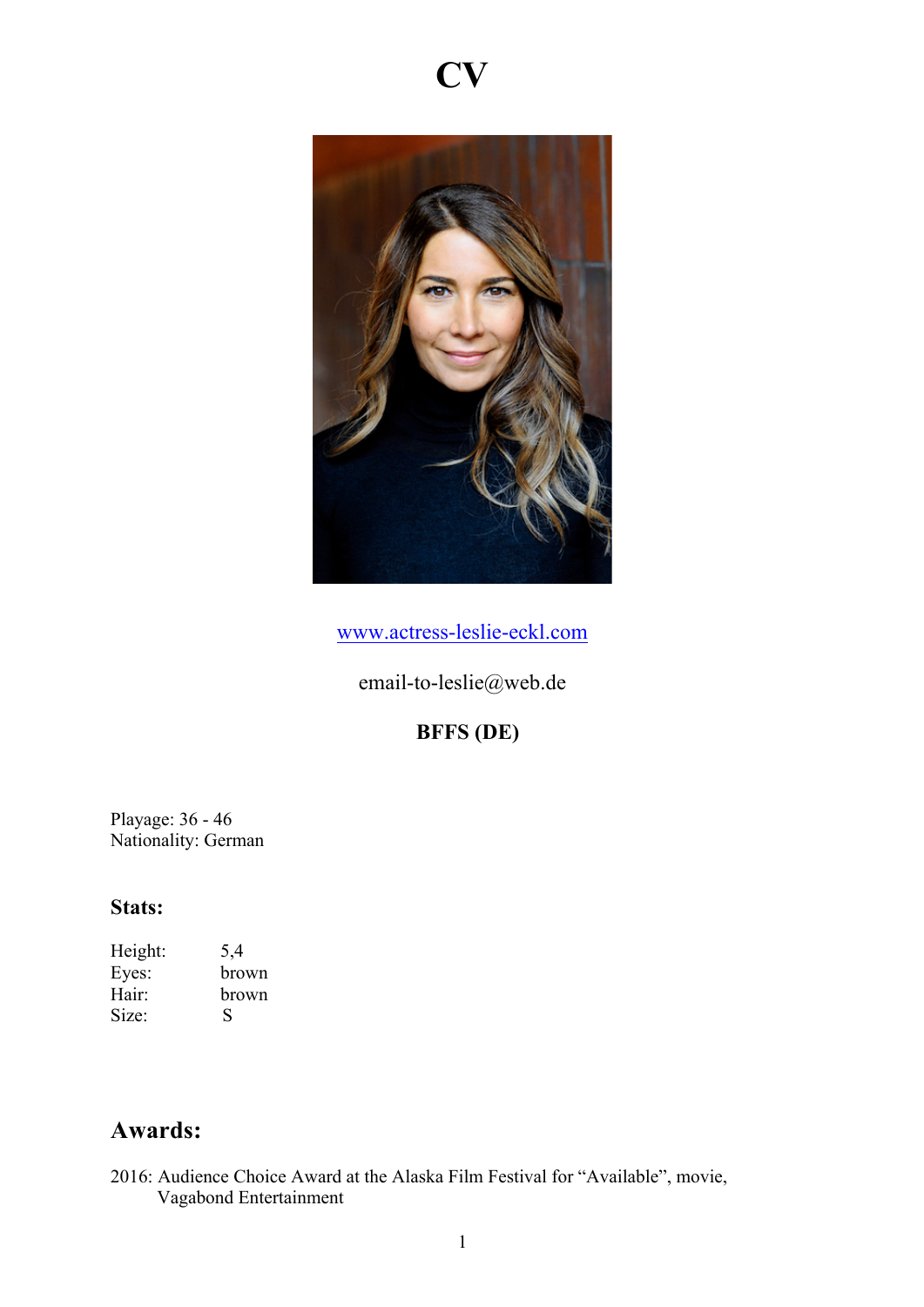### **Films and Videos:**

2022: in production feature film "Sisters", role: Isabell, director: Enrico Saller, Lieblingsfilm Österreicht GmbH

2021: "How To Tell Anything", role: messenger **lead role,** director: Jimmy Andrews, Vanilla Palm Films/ Banana Tree Productions (USA)

2021: in production fantasy feature film, title tba, role: dancer, director: Andreas Z. Simon (DE)

2021: in production "Distant Movie – A Selftape Story", feature film, lead role, director: Gabriel Dorobantu, Dorobantu Film (SWE)

 $2021$ : "Home Times", documentary, role: self + brothers wife, director + production: Mohamed Beriky, Beriky Films/ Lopez Films (TUR/ BRA)

2020: "How to Talk to Strangers Online", feature film, role: Prof. L., director: Andrew Patrick Burton, Maison Ciné (GB)

2020: "Debating 101", short film/ comedy, role: Dr. Percy, director: Daniel Widdowson, Salt House Creative (AU)

2020: " A False Flag", feature film, role: Dr. Gordon, director: Jibril Haynes, Origin Nile Studios (USA)

2020: Venostasin/ Klinge Pharma imagefilm, role: PTA, Marpinion GmbH, Me´2 Medizin- und Medien-Institut (DE)

2016: "Available", movie, role: Gitte Müller, director: Les Mahoney, Vagabond Entertainment (USA)

2009: imagefilm: "Persona Service", role: job applicant, Persona Service/Jam:Is Records

2007: imagefilm: "Business-Shoot at Munich Airport", role: security/ground staff produced by Tivoli Entertainment (Venice CA/Berlin), Getty Images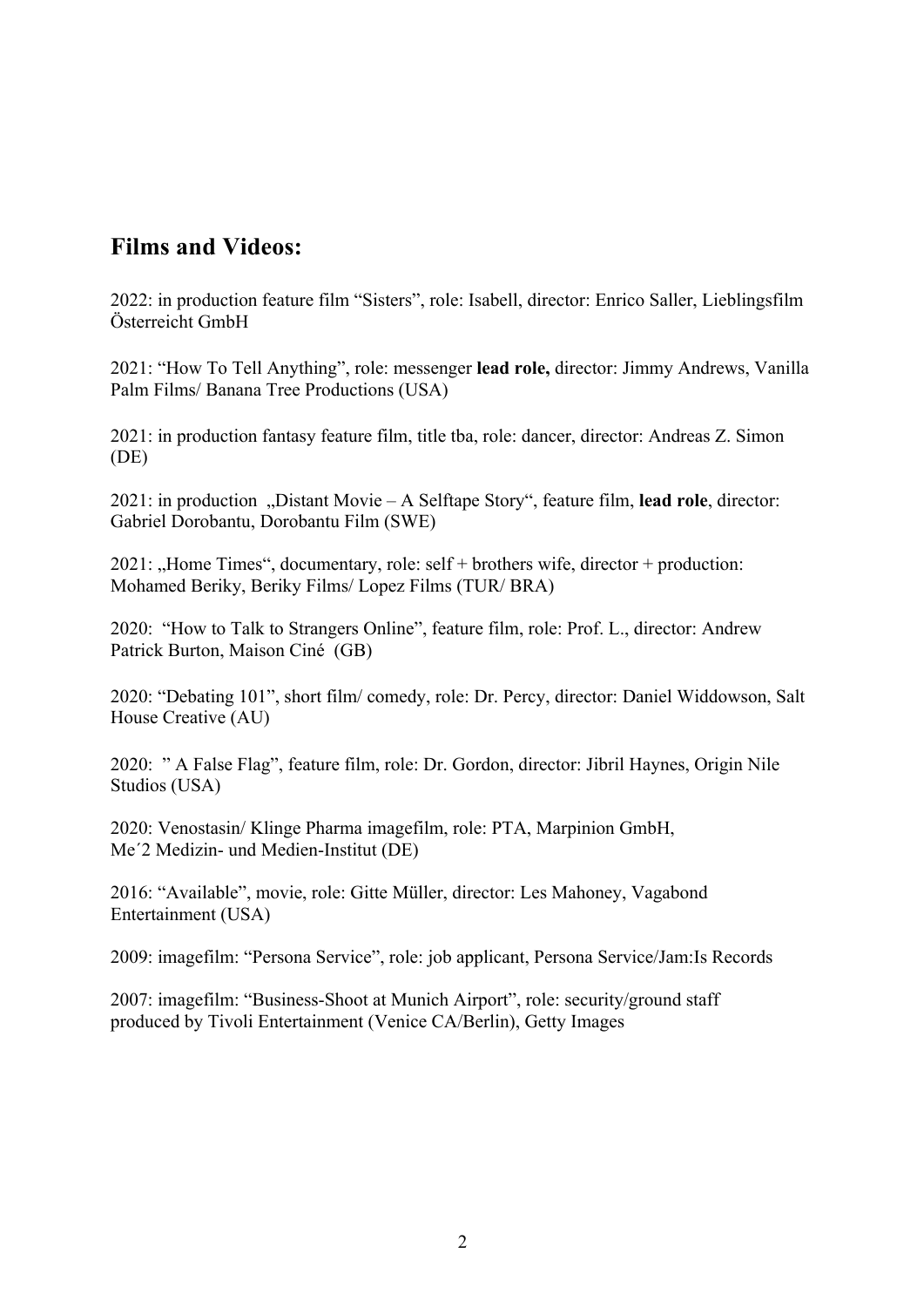### **TV:**

2015: commercial "Mein´s & Dein´s", L&M Philip Morris, Steven Strange Production 2013: tv spot, Disney Channel, Disney Company 2013: tv series, "Fortunes – When Love Kills", role: Eva Scheffel, Sat – 1 director: Patrick Hammerschmidt 2012: tv spots (commercial), for Glitz-TV/ CNN, Germany 2012: tv spot (commercial), for Varibelle, Martin Wabel, tele 1, Switzerland 2008: title: "Dahoam is´ Dahoam", appartment applicant, ARD/BR, director: Tanja Roitzheim 2008: title: "Der Kaiser von Schexing", role: groupie, ARD/BR, director: Franz Xaver Bogner

## **Training:**

2018 - 2020: Masterclass "Acting" (3 courses/ online)

2015: workshop "Staging", Michelle Spillner

2013: workshop Strasberg, München Film Akademie MFA

2012: vocal and presentation training, B. Meyer-Abich

2007 - 2008: private acting lessons, A. Riechert

2006: "Acting for Film" at the New York Film Academy L.A.:

Scene Study with Maria Gobetti Acting for film with Kelly Hughes Movement with Matt Gaydos Monologues with Valorie Hubbard Audition Technique with Rick Kostenick Acting Technique with Maria Gobetti Filmcraft with Nick Sivakumaran Voice with Jerry Tubbs Shakespeare and the Classics with Ben Hopkin Comedy and Improvisation with Denise Moses

2000: Workshop "Acting" , Arturo Acting School, Cologne